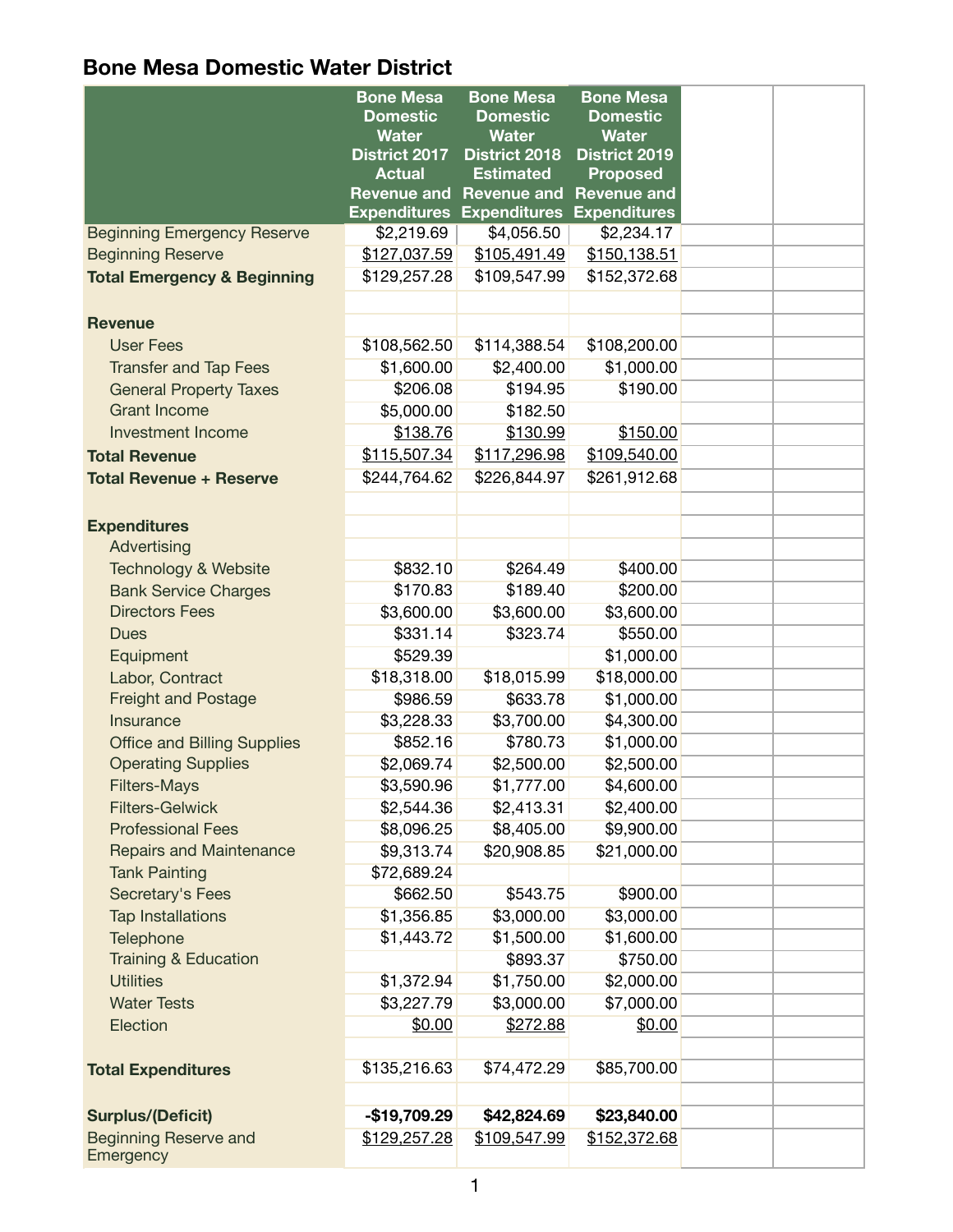| <b>Ending Reserve</b> |  | \$109,547.99 \$152,372.68 \$176,212.68 |  |
|-----------------------|--|----------------------------------------|--|
|                       |  |                                        |  |
|                       |  |                                        |  |
|                       |  |                                        |  |
|                       |  |                                        |  |
|                       |  |                                        |  |
|                       |  |                                        |  |
|                       |  |                                        |  |
|                       |  |                                        |  |
|                       |  |                                        |  |
|                       |  |                                        |  |
|                       |  |                                        |  |
|                       |  |                                        |  |
|                       |  |                                        |  |
|                       |  |                                        |  |
|                       |  |                                        |  |
|                       |  |                                        |  |
|                       |  |                                        |  |
|                       |  |                                        |  |
|                       |  |                                        |  |
|                       |  |                                        |  |
|                       |  |                                        |  |
|                       |  |                                        |  |
|                       |  |                                        |  |